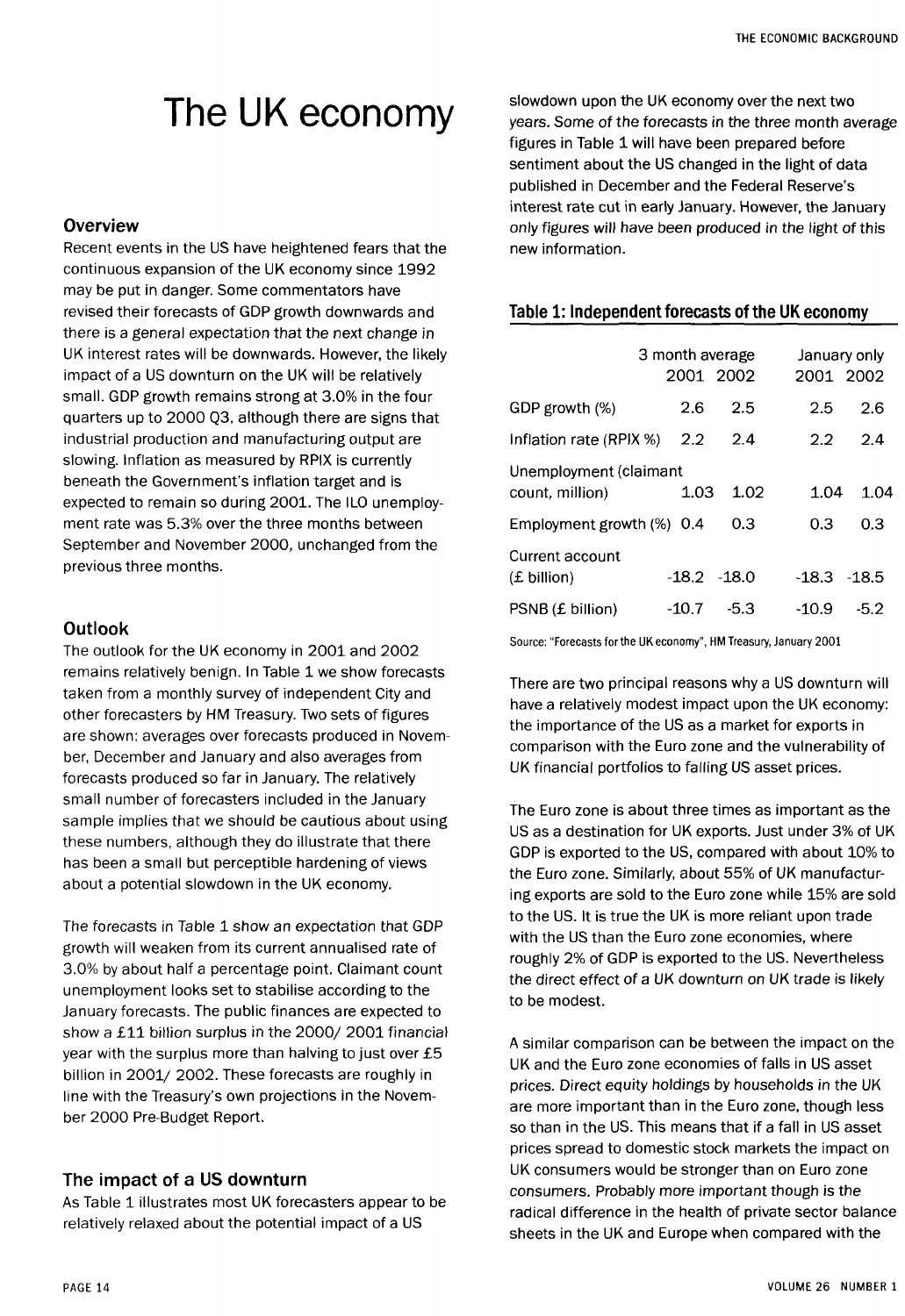position in the US. This means that the UK and European private sectors are better placed to withstand a fall in asset prices.

Simulations by Oxford Economic Forecasting on their UK macroeconomic model suggest that a short lived downturn in the US of two successive quarters with no growth followed by a return to reasonable growth would lead to UK growth being reduced by 0.25 percentage points in 2001. A more serious downturn in the US involving a fall in output lasting for three successive quarters would knock one percentage point off UK growth. These simulations do assume that the Bank of England responds to a potential UK downturn with appropriate interest rate cuts.

## UK macroeconomic trends

#### **Output growth**

Figure 1 shows the annual growth rate of real GDP, calculated using data from the same quarter in the previous year. On this basis the UK economy was growing at 3.0% in 2000 Q3, the latest quarter for which we have information. This represents a very slight weakening since the previous quarter and there is a general anticipation that the fourth quarter figure will show further signs of weakening. In part this anticipation is based on flat industrial production figures for last October and November.

At an annual rate of 3.0% GDP growth is still above the Treasury's estimate of trend growth of 2.25%, although this estimate is widely recognised as being deliberately cautious.

## Figure 1: UK real GDP growth



#### **Components of demand**

According to the national accounts, real private consumption is continuing to grow strongly at an annual rate of 4.2% up to 2000 Q3. This directly contributed 2.8 percentage points to the 3.0 point growth rate of GDP. Government consumption also continues to grow strongly at an annual rate of 3.9%, making a contribution of 0.7 percentage points to GDP growth. Fixed investment by both the private and public sector is growing at a far slower rate (2.1% in annual terms) and there must be a concern that general consumption is crowding out fixed investment in the economy at present.

Table 1 suggests that the UK current account deficit is not expected to deteriorate rapidly over the next two years. Nevertheless, imports showed very strong growth in the four quarters to 2000 Q3 and outstripped growth in export demand by a significant margin. Net trade made a negative contribution of 1.5 percentage points to the GDP growth rate.

#### **Inflation**

Recent trends are on the whole encouraging and suggest that the Bank of England has some room to manoeuvre on interest rates if needed. The headline inflation rate as measured by the all items Retail Price Index was 2.9% for the twelve months up to December 2000, slightly down on the rate up to November of 3.2%. There was also a small fall in the RPIX (all items excluding mortgage interest payments) rate down to 2.0% for the twelve months up to December compared with the November figure of 2.2%. These reductions are accounted for by a reduction in motoring costs as the price of unleaded petrol fell in December and, for all the all items index, a reduction in mortgage interest rates as compared with the increase in December 1999. There was also a slight upward pressure on both indexes as a result of the depreciation of Sterling. Inflation as measured by the Harmonised Consumer Price Index as used by the European Central Bank stood at 0.9% in the twelve months up to December 2000, compared with 1.0% in the twelve months up to November.

Producer input prices fell during December 2000 by some 3.4%, again primarily as a result of lower oil prices. This meant that the input price inflation rate in the twelve months up to December 2000 fell to 5.7% from 11.5% in the twelve months up to November. Since early 1999 input price inflation has exceeded output price inflation by significant amounts suggesting that margins in manufacturing have been under significant pressure from increasing oil prices. December's fall in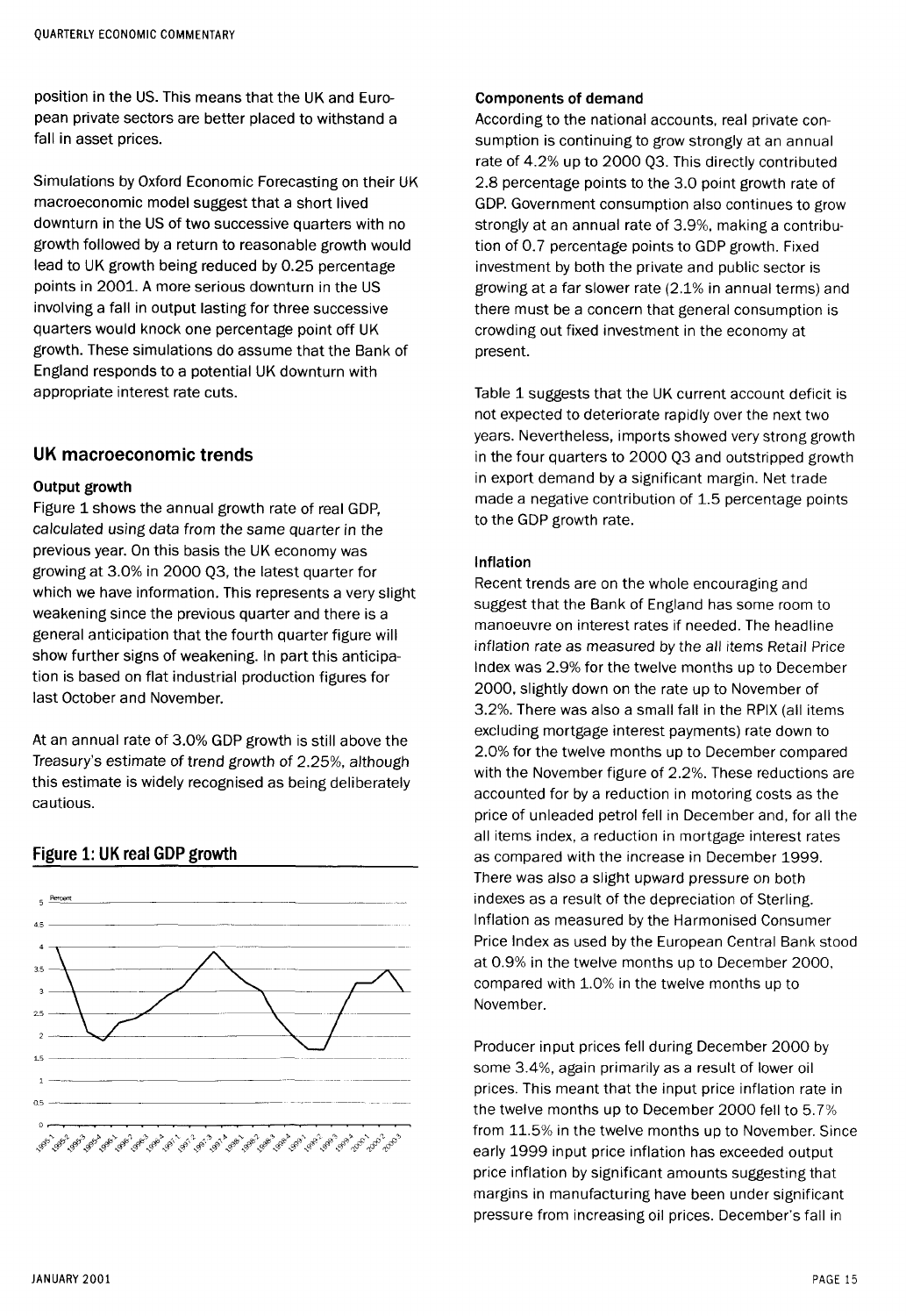input prices suggests that the pressure on margins is currently abating. For the economy as a whole, the fact that higher oil prices have not fed through to output prices is encouraging in that it suggests that trends observed elsewhere in the world economy for oil prices not to feed into the general wage-price spiral also apply in the UK.

Average earnings increased by 4.5% over the twelve months up to November 2000. This is the highest annual rate calculated on this basis since April 2000 when the figures appear to have been inflated by bonuses paid at the end of 1999 and in early 2000. The acceleration in November does not appear to have been driven by higher bonuses, but by a pickup in public sector pay up from 3.5% until October 2000 to 4.1% in November 2000. A run of good productivity growth figures for the last few quarters means that unit wage costs are increasing at a fairly subdued rate of 1.4% in the four quarters up to 2000 Q3.

The central inflation rates for policy purposes in the UK is based on RPIX and at 2.0% this is currently well below the central target of 2.5%. As Table 1 shows, the independent forecasters surveyed by HM Treasury expect inflation to be 2.2% in 2001 and there does not to be any significant concern that the inflation target will be breached this year. In 2002 inflation is expected to move upwards to 2.4% and although this is beneath the target there must be some concern about a potential overshooting.

The forecasts in Table 1 include the effects of any interest rate changes judged to be necessary by the forecasters in contrast to the projections included in the Bank of England's fan chart of inflation forecasts. The latest public version of the fan chart was published in the November 2000 Inflation Report and shows that at that time the Bank's central assessment was that inflation would remain beneath 2.5% during 2001. We anticipate that the central assessment will be lower in the fan chart to be published in the February 2001 Inflation Report.

#### **The labour market**

The latest release of labour market data suggests that both unemployment and employment are levelling out at the end of 2000. Given the recent downward trend in unemployment, and increase in employment, these figures could provide support for the view that the UK economy is starting to gently slow down. The alternative - and perhaps less likely - interpretation is that the slack in the labour market has now been taken up and that

any further increases in output will have to come from productivity improvements.

The ILO unemployment rate was 5.3% over the three months between September and November 2000, unchanged from the previous three months and down from the 5.9% over the same period in 1999. The claimant count unemployment rate has moved in a similar way during 2000 with the rate stabilising at 3.6% in December.

Employment fell marginally over the three months between September and November 2000. The employment rate stood at 74.5% during this period, up 0.3 percentage points when compared with the same period in 1999.

## Public finances and the pre-budget report

In November 2000 the prospects for the public finances were looking sufficiently healthy for the Chancellor to announce an additional £3 billion of spending and £1 billion of tax cuts per annum by the 2002/3 financial year in his November 2000 Pre-Budget Report. In addition Gordon Brown responded to political pressure by proposing a package of tax cuts aimed at motorists that would cost £1.75 billion in a full year.

These measures were significantly more generous than expected immediately before the Chancellor's statement and there was some initial speculation that the Bank of England may be forced to raise interest rates as a result. The Chancellor argued that the Government is still on course to satisfy its two fiscal rules to maintain a budget that is balanced or in surplus over the economic cycle and to bring the debt to GDP ratio beneath 40%. In addition he argued that the measures announced in the Pre-Budget Report and those in the July 2000 Spending Review do not represent a loosening of fiscal stance compared to that announced in the 2000 Budget. They simply take advantage of stronger tax receipts, projected savings on the social security budget and lower debt interest payments when compared with the Budget projections.

Most commentators acknowledge that the Treasury's calculations are based on cautious assumptions and if anything they understate the health of the public finances. Regardless of the Government's ability to satisfy its fiscal rules there are concerns about the growth in government spending. In real terms government spending is set to grow by 4% in 2001 while evidence from the national accounts data suggests that government consumption grew faster than the trend